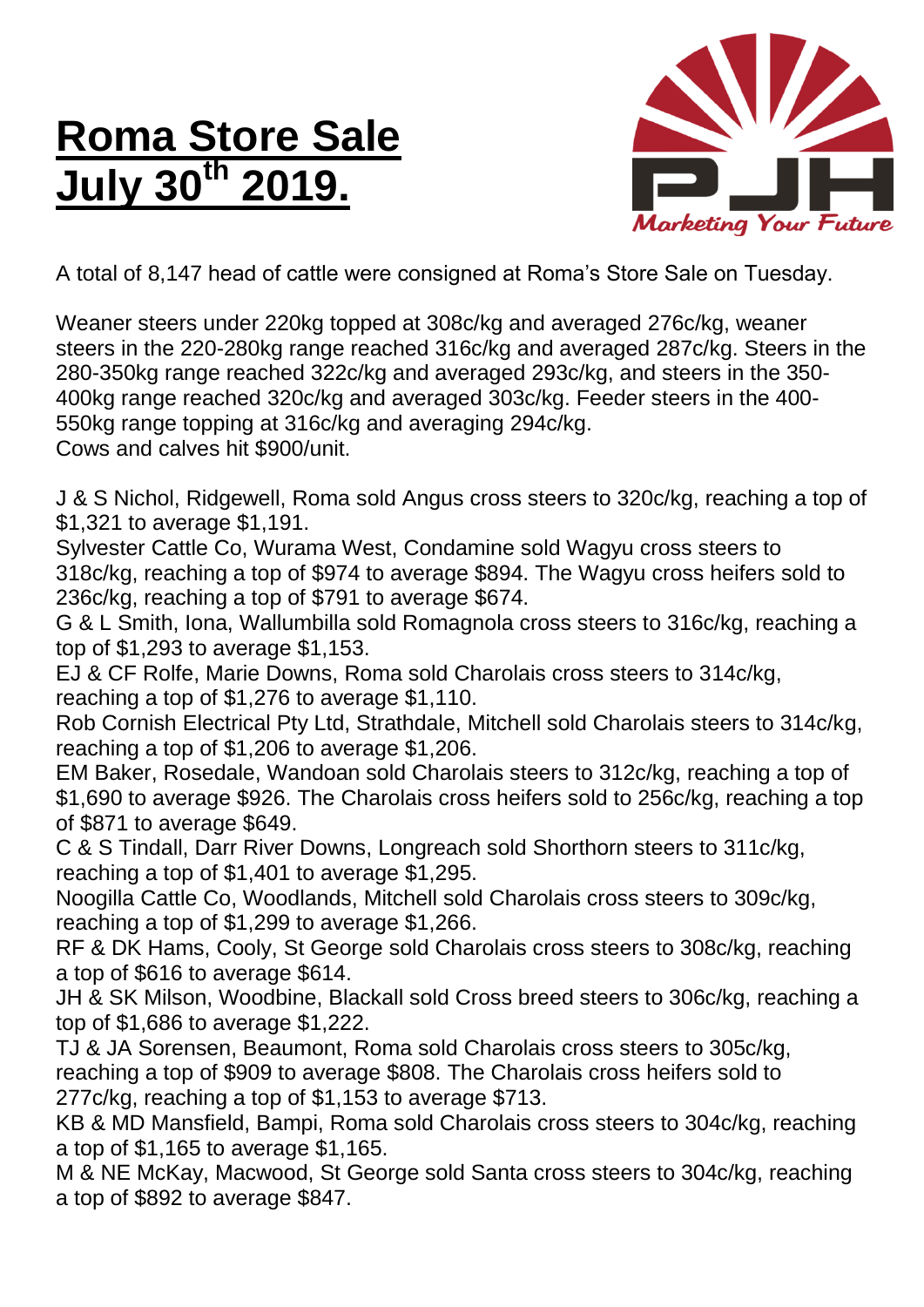EMW & JM Thomson, Dunkerry, Condamine sold Santa cross steers to 304c/kg, reaching a top of \$877 to average \$771.

CJ Russell sold Santa cross steers to 304c/kg, reaching a top of \$834 to average \$726.

PL & CL Walters, Wynulla, Wallumbilla sold Charolais cross steers to 303c/kg, reaching a top of \$1,119 to average \$1,119.

RA & CA Bain, Mt Eden, Roma sold Angus cross steers to 302c/kg, reaching a top of \$1,063 to average \$808.

JI & LC Noller, Oakwells, Injune sold Charolais steers to 292c/kg, reaching a top of \$918 to average \$869. The Charolais heifers sold to 280c/kg, reaching a top of \$1,102 to average \$876.

Heifers under 220kg topped at 242c/kg and averaged 220c/kg, while heifers in the 220 – 280kg range topped at 280c/kg and averaged 229c/kg. Heifers in the 280- 350kg range topped at 272c/kg, averaging 243c/kg. Heifers in the 350-450kg range topped at 282c/kg, averaging 258c/kg.

Frank Martinek, Bimbi, Wallumbilla sold Santa heifers to 294c/kg, reaching a top of \$1,611 to average \$1,480.

Keith Proud, Glen Isle, Wallumbilla sold Droughtmaster cross heifers to 289c/kg, reaching a top of \$1,417 to average \$911.

Moombah Pastoral Co, Binbian Downs, Miles sold Angus cross heifers to 282c/kg, reaching a top of \$1,041 to average \$1,041.

Tamarang Pastoral Co, Tamarang, Wallumbilla sold Charolais heifers to 272c/kg, reaching a top of \$1,072 to average \$1,072.

D & R Sargood, North Yarrawonga, Charleville sold Angus cross heifers to 260c/kg, reaching a top of \$1,075 to average \$1,054.

IJ & DA Forbes, Bungi Creek, Roma sold Angus cross heifers to 252c/kg, reaching a top of \$1,422 to average \$1,247.

Cows in the 300-400kg range reached 230c/kg and averaged 165c/kg, while cows in the 400kg-500kg range reached 237c/kg and averaged 194c/kg. Cows over 500kg topped at 244c/kg, averaging 224c/kg.

## *PJH sell 3 rd position next week.*

*Please be aware that all cattle being sold must be accompanied by aNational Cattle Health Declaration as well as NVD:*